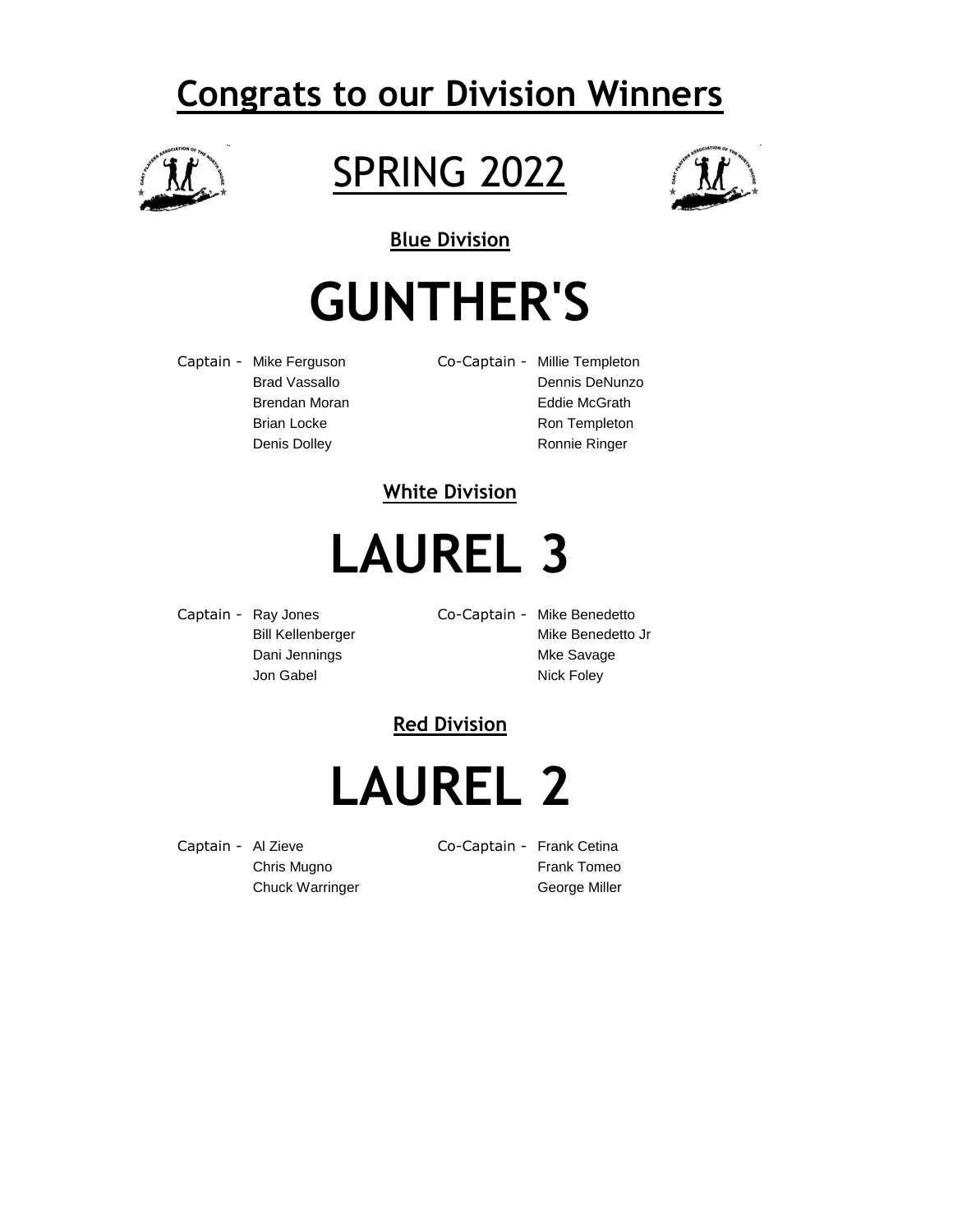

FALL 2021



### **BEAU'S BAR 2**

Captain - Christian Carr Co-Captain - Brendan Shaw Greg Aiossa **Rachel Carr** Rachel Carr

Damian Cangemi **Manusian Caracter Cavallo** Jason Cavallo Erik Rossetti **Matthew Sieczkowski** 

#### **White Division**

# **INSTANT REPLAY 2**

Captain - Greg Felton Co-Captain - Anthony Brady Connor Riggs

Alex Demarest **Stephan Arevalo** Brad Peck Tom Vella

**Red Division**

# **JT CARRINGTONS 2**

Captain - Walter Casey Co-Captain - Dave Williams Dave Casey **Dave Casey Oliver Berner** Matt McIntosh **Peter Bechhoff**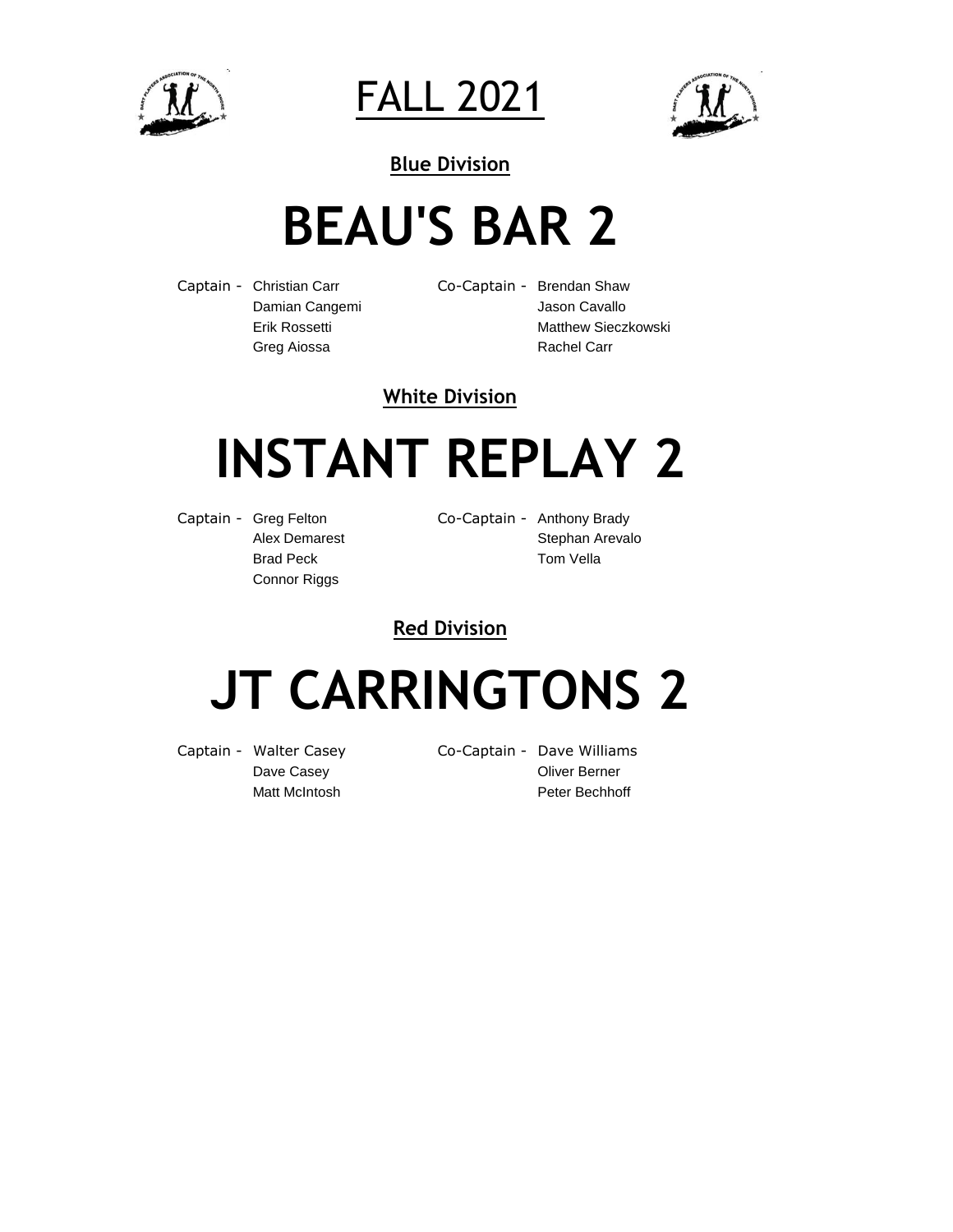

SPRING 2021



**Yellow Division**

# **GREYMEERS 2**

Captain - Ed Parrish Co-Captain - Ed Hartnett Johnny Modzelewski

Adam Barbara **Scott Rochlin** Brad Henrikson Tom Pickerell

### **Green Division**

# **LAUREL 1**

Captain - Tom Baudier Co-Captain - Keith Valeri

Alexa Roldos Chris Dubuque Calen Hoffman **Robby Deitz**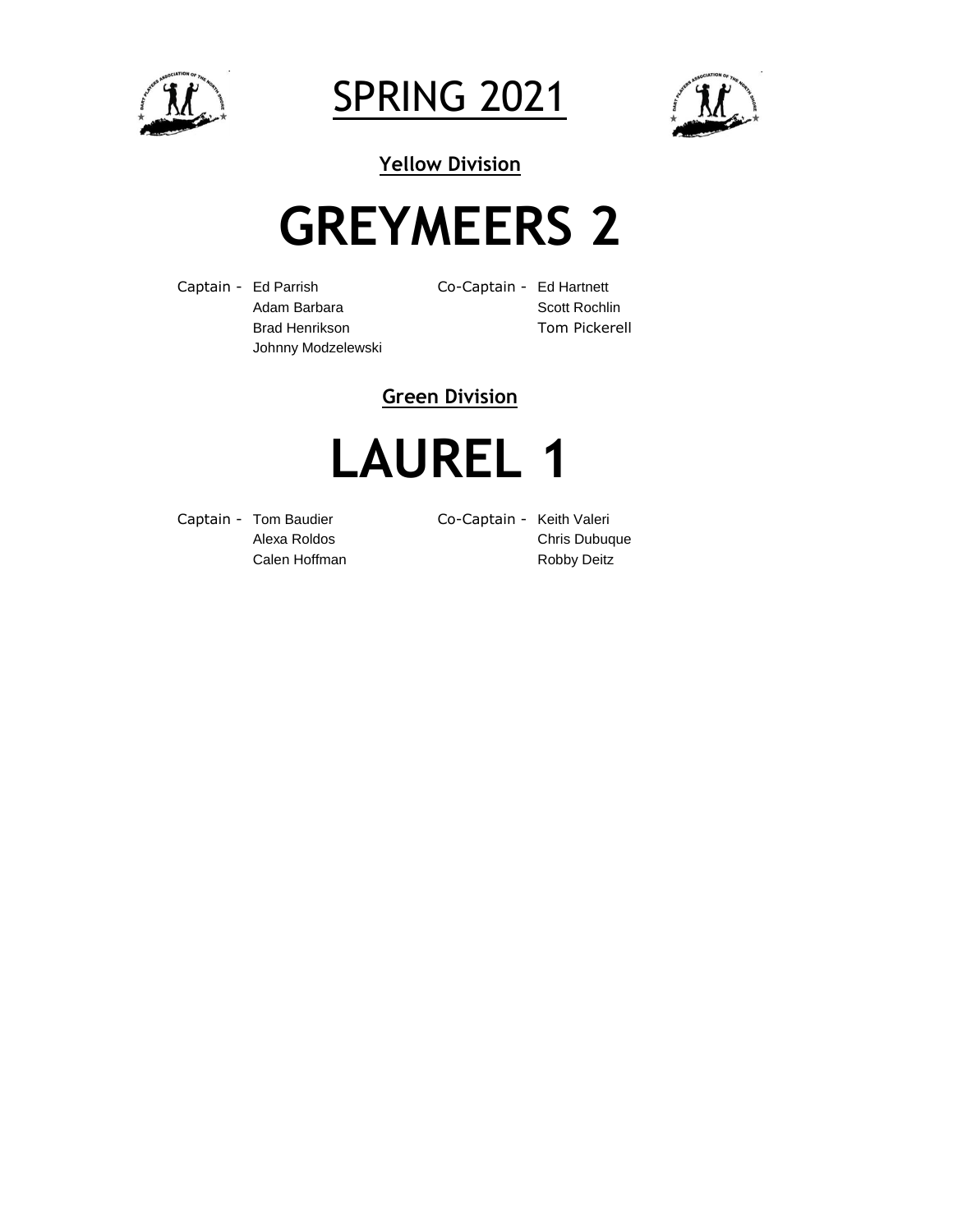

FALL 2019



### **HVT 2**

Captain - Liz Tyminski Co-Captain - Mary Lioio Josh Saia

Chris Broderick **Matt Pantoja** Dustin Minko Michael Tyminski

#### **White Division**

# **LAUREL 3**

Captain - Mike Ferguson Co-Captain - Russ Diragi Bill Kellenberger Kevin Valeiko Dani Jennings **Mike Benedetto** Denis Dolley **Mike Valeiko** Mike Valeiko Doug Coffee Ray Jones

John Wood **Zack Harrington** 

**Red Division**

# **JT CARRINGTONS 2**

Dave Casey **Matt McIntosh** Jeff Smocer

Captain - Walter Casey Co-Captain - Dave Williams Dan Klei **Keith Gilanders** 

**Wednesday Division**

## **LAUREL 1**

George Miller

Captain - Al Zieve Co-Captain - Frank Cetina Chris Mugno Jesse Conlon Chuck Warringer **Larry Garten** Denis Dolley **Denis Dolley Oliver Berner** Desiree Rivera **Ron D'Aurio** Ron D'Aurio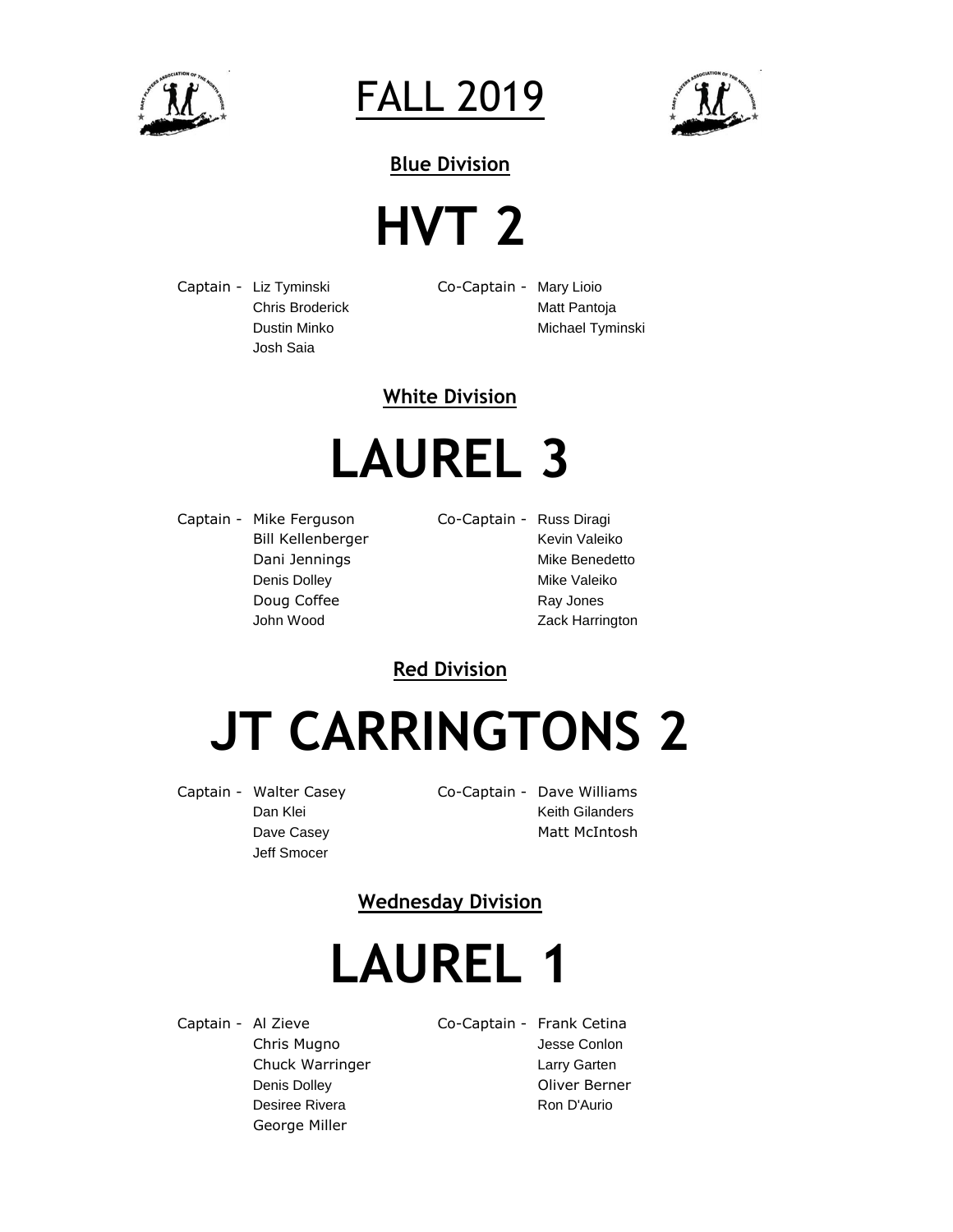

SPRING 2019



# **INSTANT REPLAY 4**

Captain - Robby Kraatz Co-Captain - Andrew Florez Chris Mugno<br>
Matt Galli Eric Kiesche Mike Spence Laura Nelson **Tom Vella** 

#### **White Division**

# **INSTANT REPLAY 2**

Captain - Greg Felton Co-Captain - Mike Galvin

Chris Shull **Mike Crowder** Mark Principe **Stephan Arevalo** 

**Red Division**

### **BEAU'S BAR 1**

Captain - Jeff Teplansky Co-Captain - Russ Lella Jeff Menche

Don Muller Jim King Eric Hoffman **Gerardi** John Gerardi Jamie Lawlor **Tobey McKay** 

**Wednesday Division**

# **JT CARRINGTONS**

Captain - Keith Andersen Co-Captain - Mike Tinari

Dave Casey **Ian Staring Casey** Ed Schreck **Ryan Fogarty**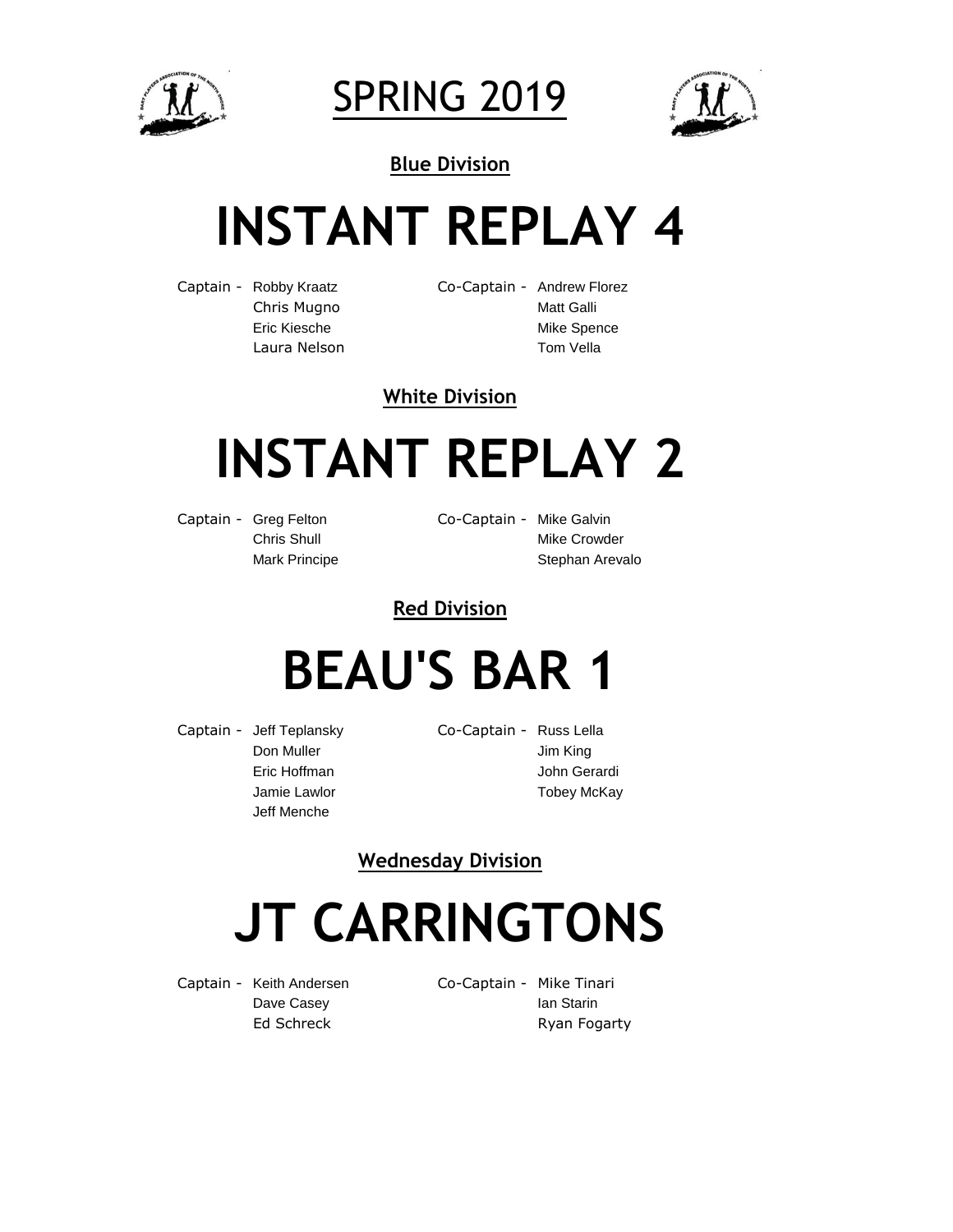

FALL 2018



# **INSTANT REPLAY 4**

Captain - Robby Kraatz Co-Captain - Mike Spence

Andrew Florez **Laura Nelson** Anthony Ocasio Omar Carballo Bill Banks Tom Vella

**White Division**

# **LAUREL 3**

Captain - Mike Ferguson Co-Captain - Dani Jennings Bill Kellenberger **Ron Bass** Denis Dolley **Russ Diragi** Erin Fry **Steve Chicco** Mike Ryan Steve Smith Ray Jones **Tom Pickerell** 

**Red Division**

## **BEAU'S BAR 1**

Captain - Jeff Teplansky Co-Captain - Jeff Menche Jim King

Don Muller **Don Muller** John Gerardi Eric Hoffman **Russ Lella** Jamie Lawlor **Tobey McKay** 

### **Wednesday Division**

# **LAUREL 1**

Captain - Al Zieve George Miller Billy Bootz **Access Contact Service Contact Access** Jesse Conlon Chuck Warringer Marcia Loche Desiree Rivera **Ron D'Aurio** Frank Cetina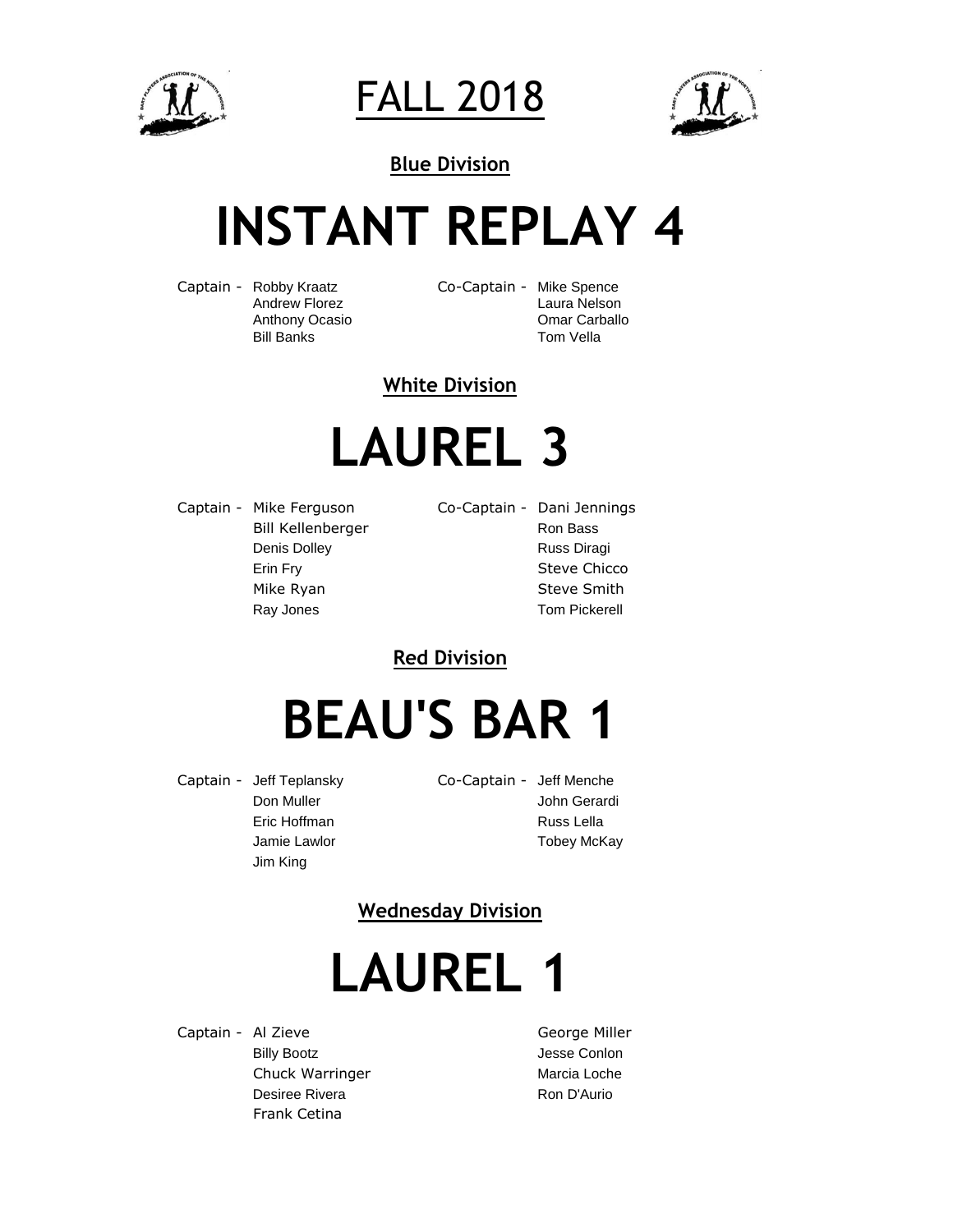

SPRING 2018



**Blue Division**

# **LAUREL 3**

Captain - Mike Ferguson Co-Captain - Steve Smith Annie Elliot **Annie Elliot** Joe Orelli Dani Jennings Marc Feit Jeremy Chait **Ron Bass** Ron Bass

Chris Woods Larry Ketchum Denis Dolley **Mike Ryan** 

#### **White Division**

# **INSTANT REPLAY 1**

Captain - Mike Lucatuorto Co-Captain - Matt Ruotolo

Anthony Agnese Matt McIntosh Connor Riggs Mike Bieber Eric Kiesche Tommy Martinovic

### **Red Division**

## **BEAU'S BAR 1**

Captain - Jeff Teplansky Co-Captain - Russ Lella Jeff Menche

Don Muller **Jim King** Eric Hoffman **Gerardi** John Gerardi Jamie Lawlor **National Community** Tobey McKay

### **Wednesday Division**

# **LAUREL 1**

Captain - Al Zieve **Gaptain - Al Zieve** Jesse Conlon Billy Bootz **Marcia Loche** Marcia Loche Chuck Warringer **Ron D'Aurio** Frank Cetina Tim Miller George Miller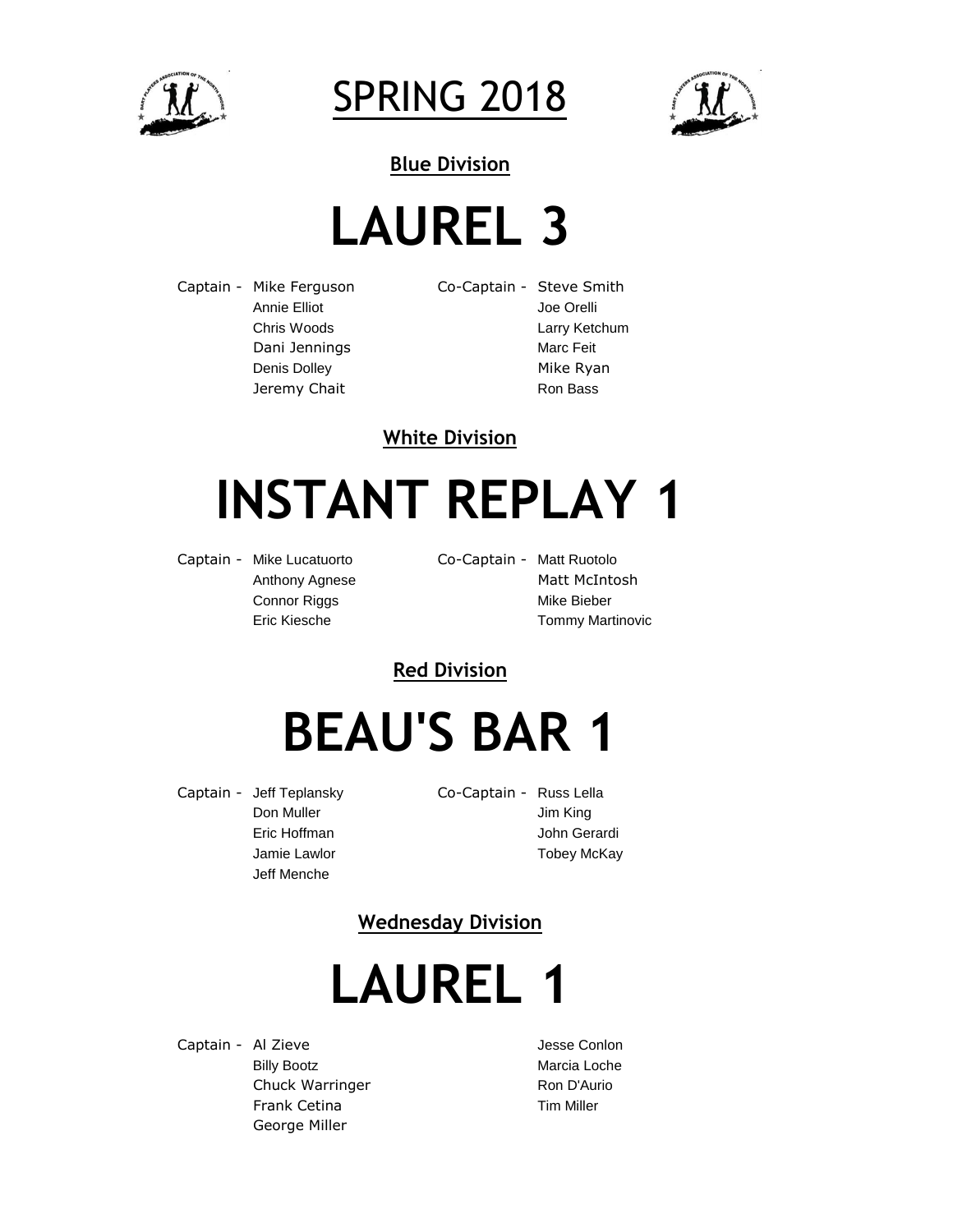

FALL 2017



# **VALENCIA 2**

Captain - Ahmad Edwards Co-Captain - Devin Delahanty Byron Hernandez **John Janoutus** Gary Gillen **Miguel Lopez** Jenn Sonner Tina Creteur

Jason Guichard **Pete Boeckmann** 

#### **White Division**

# **NICKY'S**

Captain - James Goess Co-Captain - Mike Scimeca Nicole Bailey

Chris Gore **Pavel Regulski** Eric Hillmann Rich Parent Harold Lonergan Sam Cutrone Millie Templeton Sandy Lonergan

### **Red Division**

## **BEAU'S BAR 1**

Captain - Jeff Teplansky Co-Captain - Russ Lella Jeff Menche

Don Muller **Jim King** Eric Hoffman **Gerardi** John Gerardi Jamie Lawlor **National Community** Tobey McKay

### **Wednesday Division**

# **LAUREL 1**

Captain - Al Zieve **Gaptain - Al Zieve** Jesse Conlon Billy Bootz **Marcia Loche** Marcia Loche Chuck Warringer Ron D'Aurio Frank Cetina Tim Miller George Miller **Contact Contact Contact Contact Contact Contact Contact Contact Contact Contact Contact Contact Contact Contact Contact Contact Contact Contact Contact Contact Contact Contact Contact Contact Contact Contact**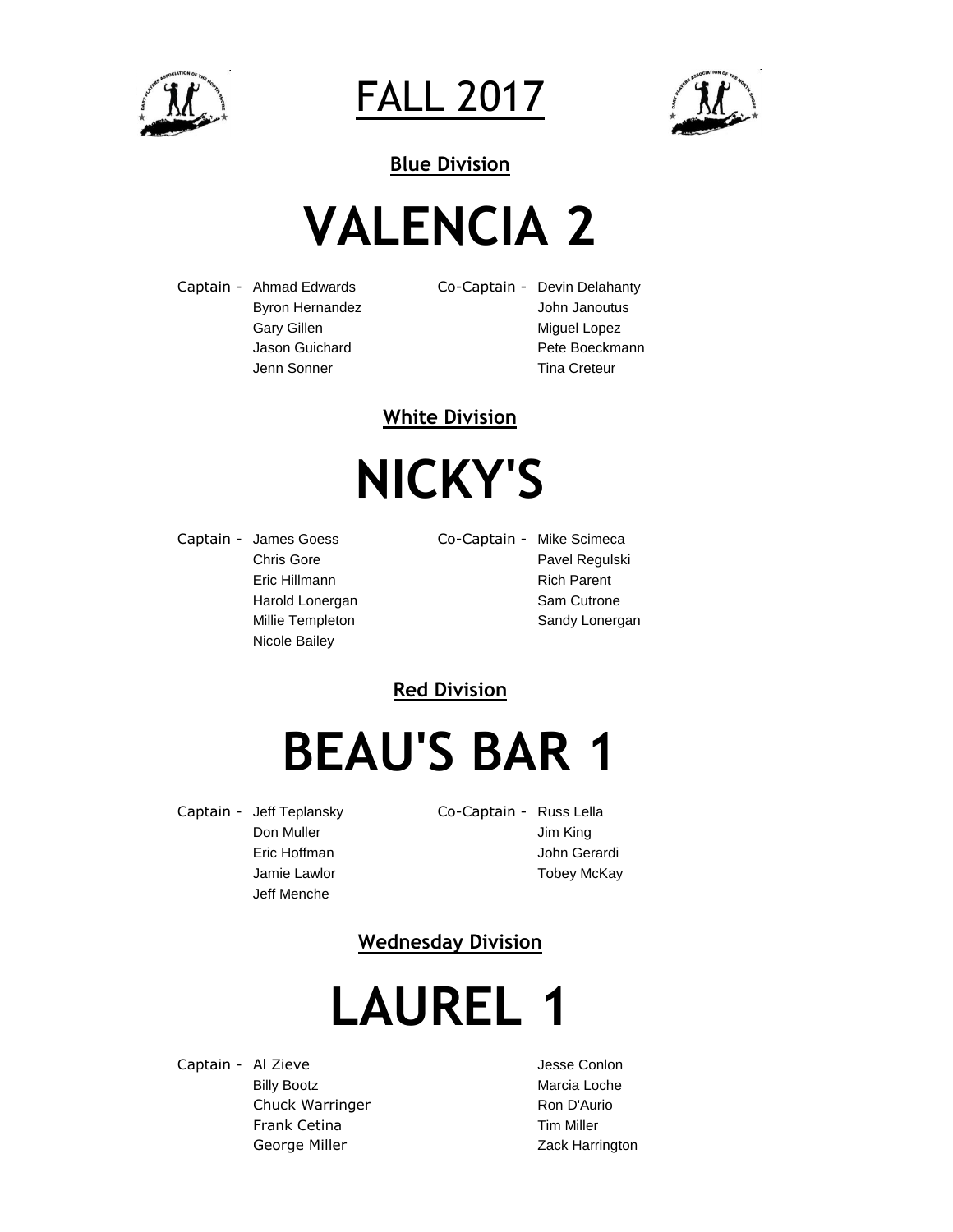

SPRING 2017



## **HVT 2**

Captain - Peter Bechhoff Co-Captain - Chris Broderick Joe Tacopina

Brian Smith Liz Tyminski Corey Robson Megan Geer Dave Kaplan Mikey Tyminski Dustin Minko **Sean Kelly** 

#### **White Division**

## **CHECKERS 1**

Captain - Chris Walsh Co-Captain - Liz Cordes Patrick Miele

Brian Meskill **Rich Guilfoyle** Rich Guilfoyle Greg Hodges Steve Slowik Henry Medollo **Steve Winter** Joe Klan **Tom Redmond** 

#### **Red Division**

### **OFF BROADWAY**

- Captain Mike Ferguson Co-Captain Dave Williams
	- Chuck Warringer **Matter Smocer** Jeff Smocer Dave Casey **Dave Casey Jesse Conlon** Denis Dolley **Denis Dolley Johnny Modzelewski** Frank Cetina **Walter Casey**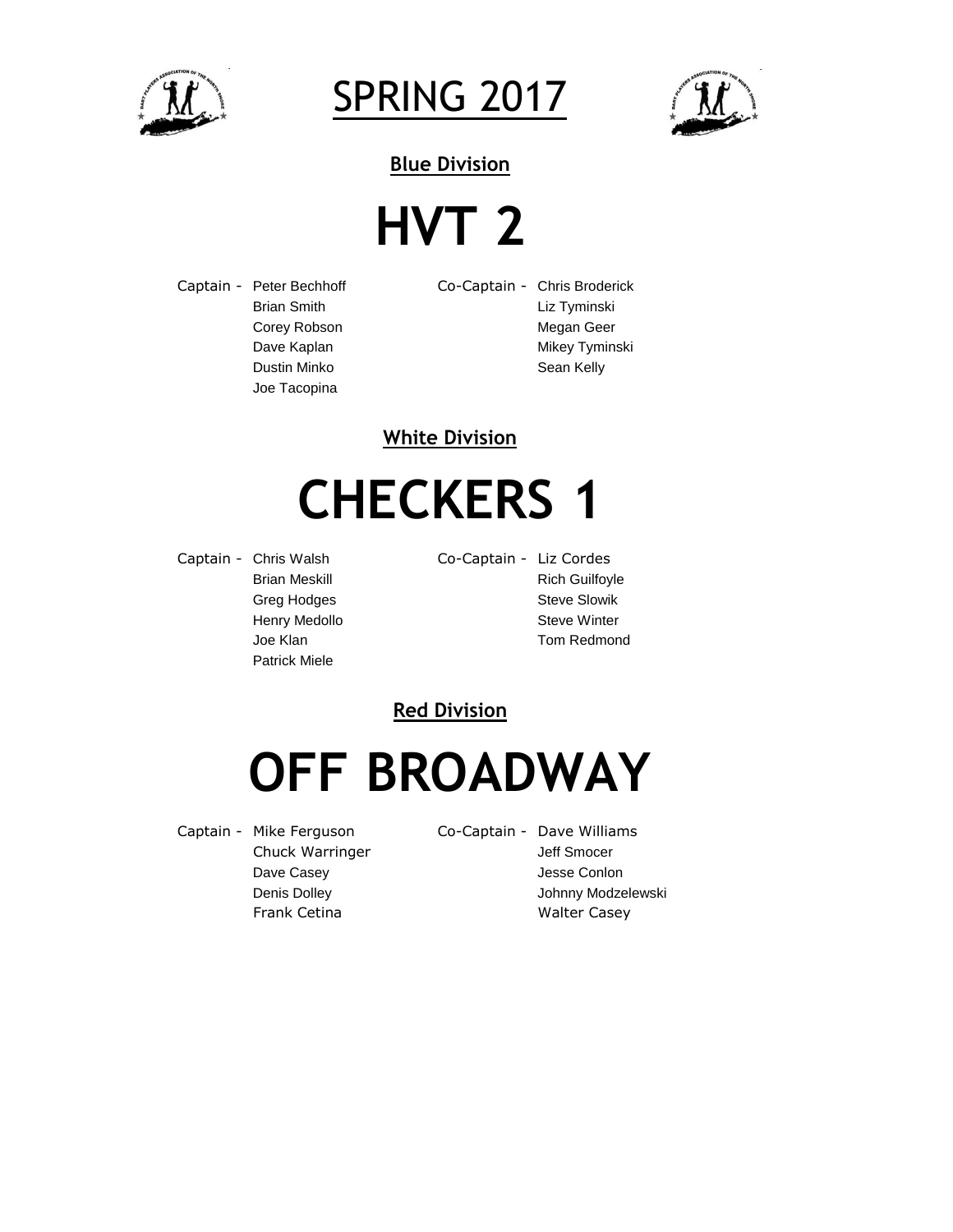

FALL 2016



## **JT CARRINGTONS**

Captain - Tom Wilson Co-Captain - Mike Murray Nick LaBruna

Gordon Maddox Sean Powell Matt McIntosh Shrimp Boonmayan

### **Red Division**

## **LAUREL 1**

Captain - Tom Baudier Co-Captain - Keith Valeri

Chris Dubuque **Kevin Pitaro** Kevin Pitaro Hank Meyer **Linda Snyder** Linda Snyder

Katie Baudier Marcia Loche